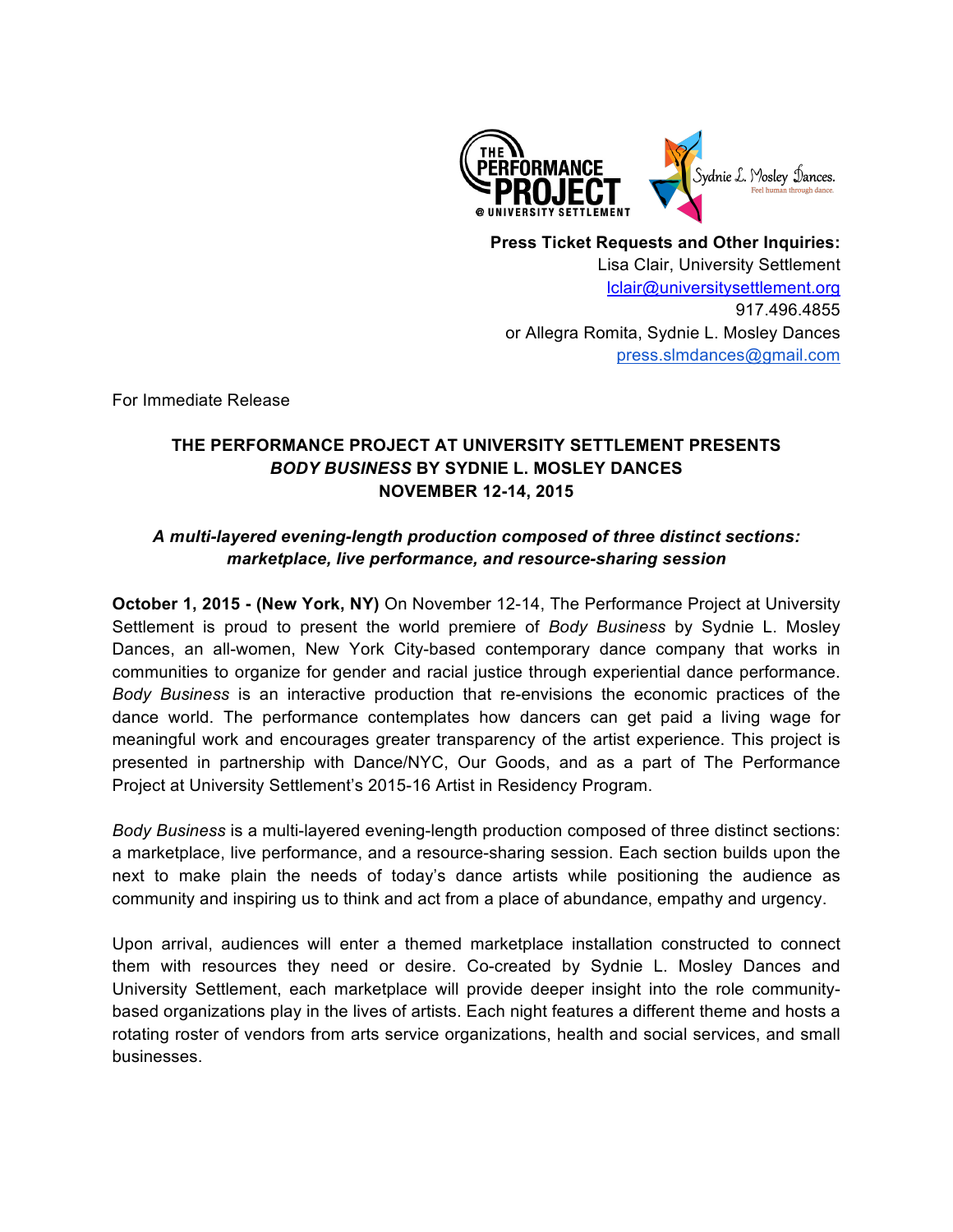Following the audience's engagement with the marketplace, Sydnie L. Mosley Dances will perform new choreography that illuminates the emotional consequences of working and living from a place of scarcity versus abundance. A child's fantasy to become a dancer is juxtaposed with the adult reality of the freelance dancer's lifestyle. Can exhaustion, failure and vulnerability be constructive? Body Business pushes us to connect, and interrogate what our bodies are worth.

Each performance concludes with a model "resource sharing session" co-conceived with Jen Abrams of Our Goods, a barter network for the creative community. Audiences will reflect on what they have and need while actively experiencing how a cooperative economy can operate. This practice engages audiences with a vision that values artists' creative labor and production while decentralizing money as the only resource of real worth.

## **ABOUT THE PERFORMANCE PROJECT AT UNIVERSITY SETTLEMENT**

The Performance Project at University Settlement provides established and emerging artists and local audiences with opportunities to connect and enrich each other's lives. Our aim is to encourage greater participation in the live arts and to help cultivate diverse creative communities on the Lower East Side.

**Artists-in-Residence Program**. Resident Artists are selected because of the quality of their work and the open, welcoming nature of their process. They have demonstrated a commitment to restoring the notion that everybody has an artistic birthright to reclaim and, in doing so, the quality of everyone's everyday life can be improved. Resident artists are immersed in the Settlement House community though a year-long process in which they engage program participants and staff while developing their own new work.

#### **PERFORMANCES**

Thursday, November 12 at 7pm Friday, November 13 at 7pm Saturday, November 14 at 7pm

#### **MARKETPLACE**

The Marketplace is open 6-7:30PM each night of performance. For a complete list of vendors, visit: http://www.sydnielmosley.com/#!body-business-marketplace/cs8u

## **TICKETS**

\$15 adult; \$10 student/senior \$25 sponsor; \$50 golden sponsor

By purchasing a sponsor ticket and paying more you are ensuring that additional free tickets can be offered without financial strain to underfunded artists and the venue.

To purchase tickets visit**: http://www.brownpapertickets.com/event/2126873**

## **VENUE**

University Settlement's Speyer Hall